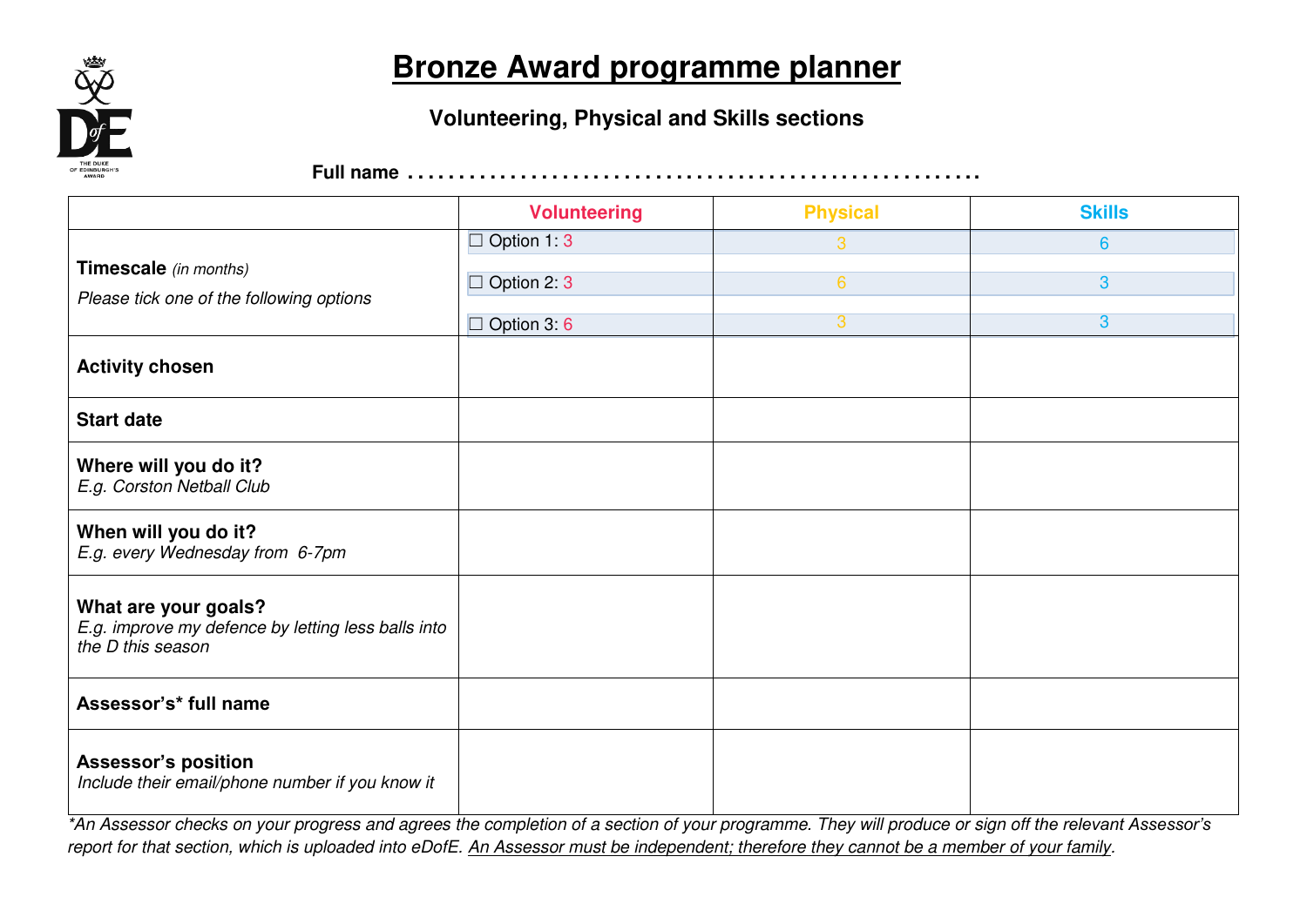

# **Silver Award programme planner (direct entrant)**

#### **Volunteering, Physical and Skills sections**

**Full name** ………………………………………………..

|                                                                                                 | <b>Volunteering</b> | <b>Physical</b> | <b>Skills</b>   |
|-------------------------------------------------------------------------------------------------|---------------------|-----------------|-----------------|
|                                                                                                 | $\Box$ Option 1 6   | 3               | 12              |
| Timescale (in months)                                                                           | $\Box$ Option 2 6   | 12              | 3               |
| Please tick one of the following options                                                        | $\Box$ Option 3: 12 | 3               | $6\overline{6}$ |
|                                                                                                 | $\Box$ Option 4: 12 | $6\phantom{a}$  | 3               |
| <b>Activity chosen</b>                                                                          |                     |                 |                 |
| <b>Start date</b>                                                                               |                     |                 |                 |
| Where will you do it?<br>E.g. Corston Netball Club                                              |                     |                 |                 |
| When will you do it?<br>E.g. every Wednesday from 6-7pm                                         |                     |                 |                 |
| What are your goals?<br>E.g. improve my defence by letting less balls into<br>the D this season |                     |                 |                 |
| Assessor's* full name                                                                           |                     |                 |                 |
| <b>Assessor's position</b><br>Include their email/phone number if you know it                   |                     |                 |                 |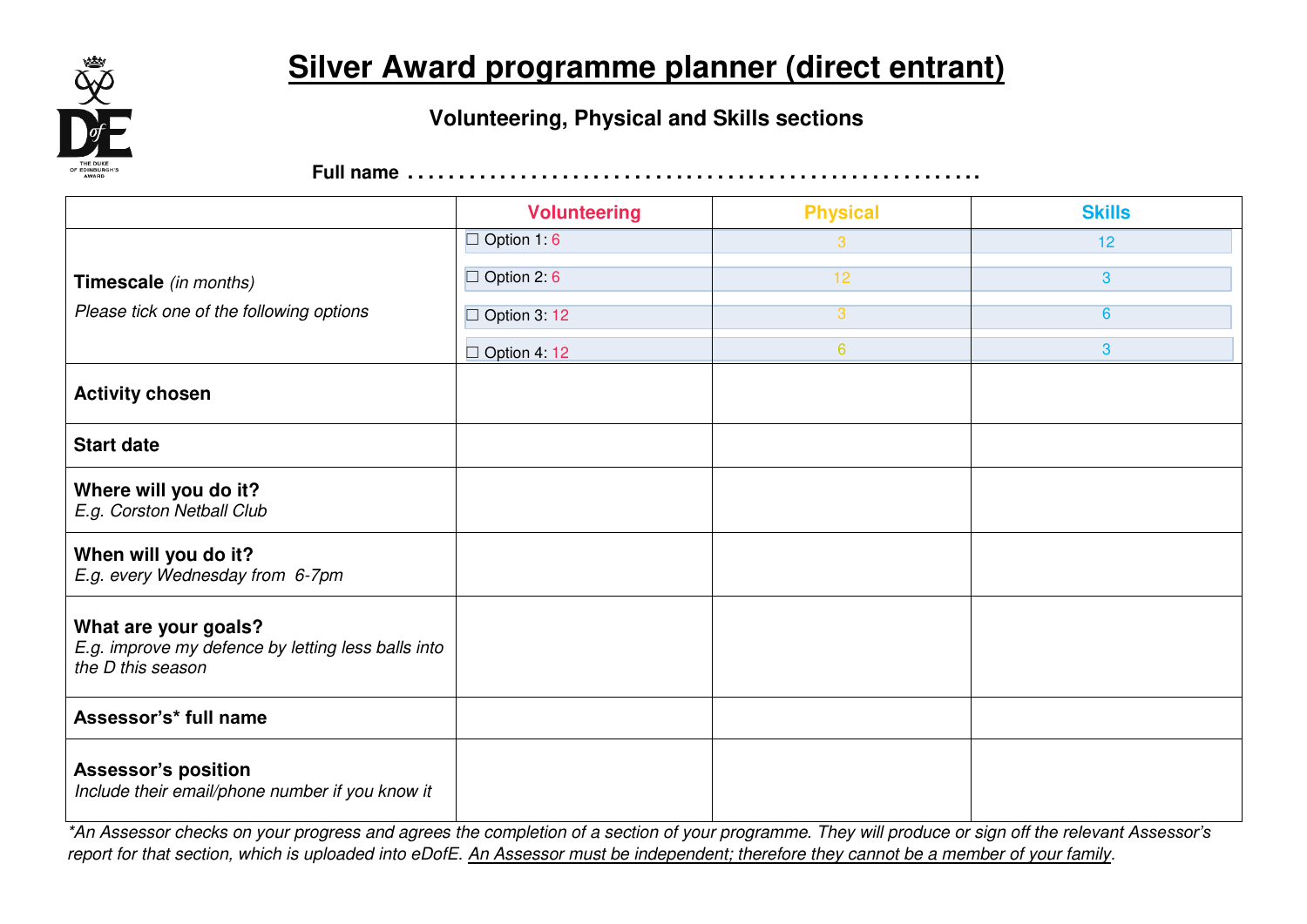

## **Silver Award programme planner (non-direct entrant)**

### **Volunteering, Physical and Skills sections**

**Full name** ………………………………………………..

|                                                                                                 | <b>Volunteering</b>  | <b>Physical</b> | <b>Skills</b>   |
|-------------------------------------------------------------------------------------------------|----------------------|-----------------|-----------------|
| Timescale (in months)                                                                           | Option 1:6<br>$\Box$ | 3               | $6\overline{6}$ |
| Please tick one of the following options                                                        | $\Box$ Option 2: 6   | $6\phantom{1}$  | 3               |
| <b>Activity chosen</b>                                                                          |                      |                 |                 |
| <b>Start date</b>                                                                               |                      |                 |                 |
| Where will you do it?<br>e.g. Corston Netball Club                                              |                      |                 |                 |
| When will you do it?<br>E.g. every Wednesday from 6-7pm                                         |                      |                 |                 |
| What are your goals?<br>E.g. improve my defence by letting less balls into<br>the D this season |                      |                 |                 |
| Assessor's* full name                                                                           |                      |                 |                 |
| <b>Assessor's position</b><br>Include their email/phone number if you know it                   |                      |                 |                 |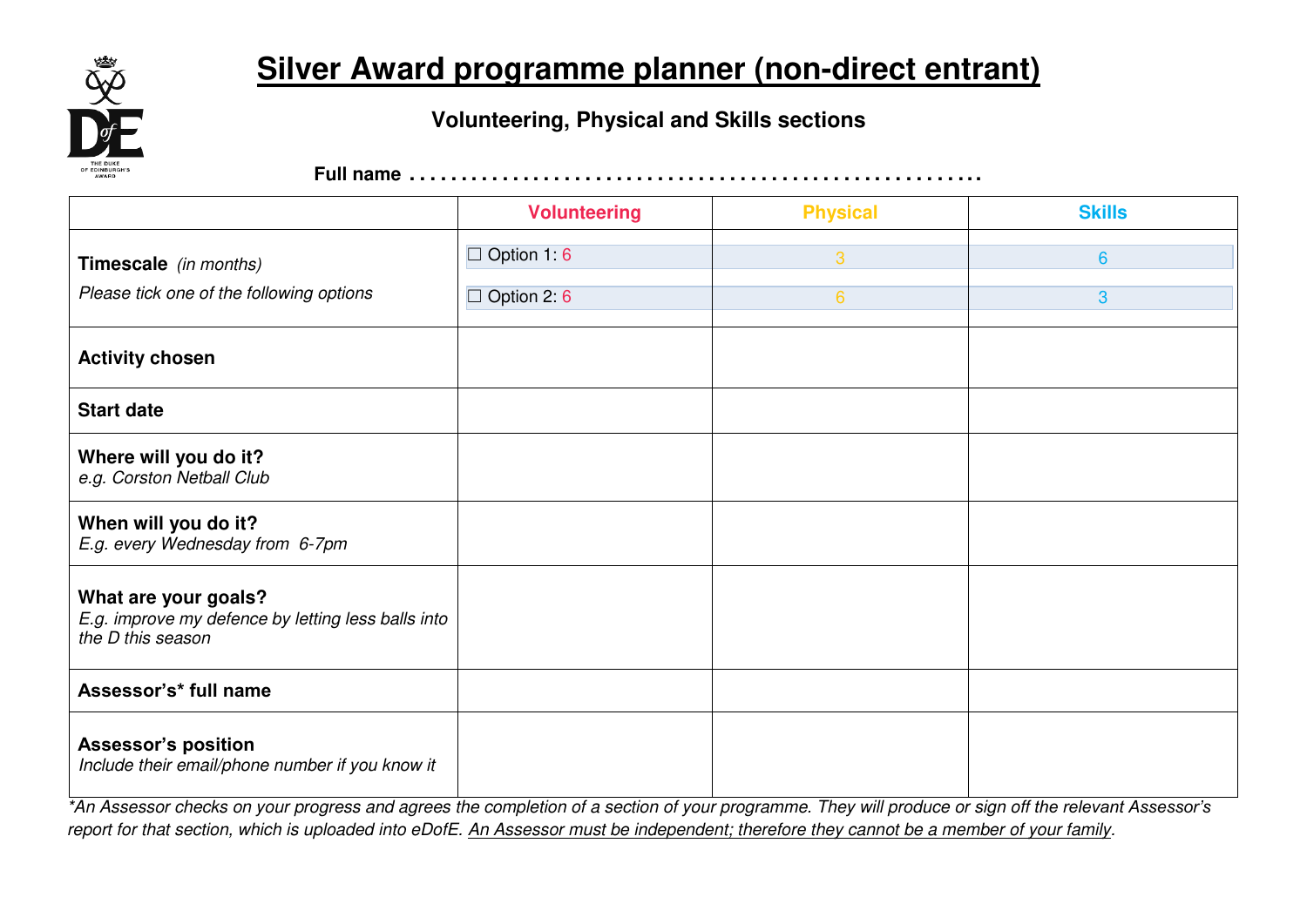

# **Gold Award programme planner (direct entrant)**

### **Volunteering, Physical and Skills sections**

**Full name** ………………………………………………..

|                                                                                                 | <b>Volunteering</b> | <b>Physical</b> | <b>Skills</b>   | <b>Residential</b>                                                                                   |
|-------------------------------------------------------------------------------------------------|---------------------|-----------------|-----------------|------------------------------------------------------------------------------------------------------|
|                                                                                                 | $\Box$ Option 1: 12 | $6^{\circ}$     | 18              | 5 days, 4 nights                                                                                     |
| Timescale (in months)                                                                           | $\Box$ Option 2: 12 | 18              | $6\phantom{1}6$ | A shared activity or specific                                                                        |
| Please tick one of the following options                                                        | $\Box$ Option 3:18  | 6               | 12              | course with people you've<br>never met before, away<br>from home or in an<br>unfamiliar environment. |
|                                                                                                 | $\Box$ Option 4:18  | 12              | $6\overline{6}$ |                                                                                                      |
| <b>Activity chosen</b>                                                                          |                     |                 |                 |                                                                                                      |
| Start date/end date                                                                             |                     |                 |                 |                                                                                                      |
| Where will you do it?<br>E.g. Corston Netball Club                                              |                     |                 |                 |                                                                                                      |
| When will you do it?<br>E.g. every Wednesday from 6-7pm                                         |                     |                 |                 |                                                                                                      |
| What are your goals?<br>E.g. improve my defence by letting<br>less balls into the D this season |                     |                 |                 |                                                                                                      |
| Assessor's* full name                                                                           |                     |                 |                 |                                                                                                      |
| <b>Assessor's position</b><br>Include their email/phone number if<br>you know it                |                     |                 |                 |                                                                                                      |